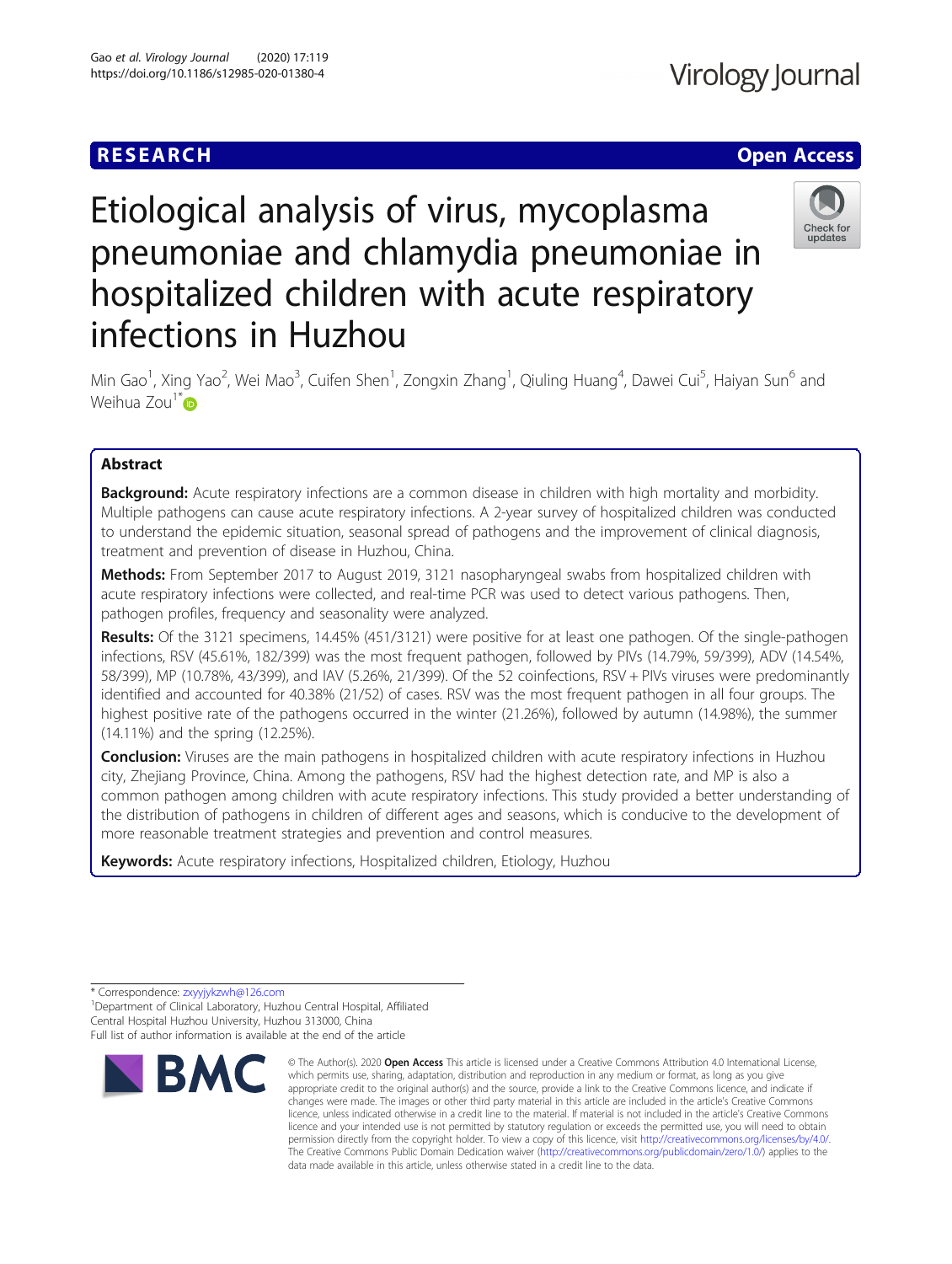## Background

Acute respiratory infections (ARIs) which can cause many deaths every year globally, particularly in pediatrics, are a common public safety threat and lead to high mortality and morbidity worldwide, especially in developing countries  $[1-3]$  $[1-3]$  $[1-3]$  $[1-3]$  $[1-3]$ . Many pathogens can cause ARIs, in addition to bacteria, many pathogenic microorganisms are difficult to isolate and culture. Including some viruses that are generally considered to be the main cause of the disease [[4](#page-6-0), [5\]](#page-6-0), such as influenza A virus (IAV), respiratory syncytial virus (RSV), influenza B virus (IBV), adenovirus (ADV), parainfluenza 1, 2 and 3 (PIVs), and human rhinovirus (HRV), several new viruses, such as human metapneumovirus (hMPV) [[6](#page-6-0)–[8](#page-6-0)], human coronaviruses (HCoV)-NL63, 229E, OC43, and HKU1, human bocavirus (HBoV), mycoplasma pneumoniae (MP) and chlamydia pneumoniae (CP), have been discovered in human respiratory tract specimens with ARIs.

Currently, there are only a few available vaccines to prevent respiratory virus infections. Therefore, to understand the patient's condition, treatment strategy, and prevention and control strategies, we must identify the patient's pathogen. The rapid development of molecular diagnostic technologies, such as real-time polymerase chain technology [\[9\]](#page-6-0) that can simultaneously perform nucleic acid amplification in numerous microorganisms. These advances allow for the reassessment of the effects of various breath pathogens.

China has an area of 9.6 million square kilometers, and the climate varies greatly from place to place. So far, there have been many epidemiological reports about ARIs such as Shenzhen and Gansu [\[1](#page-6-0), [10](#page-6-0)]. The pathogen composition of ARIs is geographically diverse and related to the local epidemic status and climatic conditions [[11,](#page-6-0) [12](#page-6-0)]. However, there is no applicable research about hospitalized children in Huzhou city, which is located in northern Zhejiang Province, China, the northern subtropical monsoon climate zone. To understand the etiological profile of viruses, MP and CP of inpatient children with ARIs in urban and surrounding areas, We participated in a national research program on respiratory infections to understand the etiological characteristics of respiratory infections in hospitalized children in Huzhou.

## Methods

## Patients and clinical samples

The study was conducted from September 2017 to August 2019 in Huzhou Central Hospital, Huzhou, Zhejiang Province. A total of 3121 nasal and throat swabs (NTS) were collected from hospitalized children diagnosed with ARIs. Patients were admitted according to the following criteria: (1) at least one of the following manifestations of acute infection: fever (temperature ≥

37.5 °C), chills and abnormal white blood cell (WBC) differentials, leukocytosis (WBC count more than 10,000/ mL) or leukopenia (WBC count less than 4000/mL); and (2) at least one of the following signs/symptoms of respiratory tract infection: cough, shortness of breath, sputum production, tachypnea, lung examination abnormalities (crackles or wheeze), and chest pain [\[13](#page-6-0)]. NTS were collected by nurses who have undergone rigorous training and assessment and kept in the transport medium and stored at − 80 °C prior to analysis. This study was approved by the Ethics Committee of Huzhou Center Hospital.

## Molecular detection of respiratory pathogens

Nucleic acid extraction was performed in strict accordance with the instructions of the Geneaid kit. According to the manufacturer's instructions, we used real-time polymerase chain reaction (PCR), or real-time RT-PCR assay from Huirui Bio-Tech Co., Ltd., Shanghai, China to detect the nucleic acids.

All specimens were tested for IAV, RSV, IBV, ADV, PIV1–3, HRV, hMPV, HCoV, HBoV, MP and CP.

#### Statistical analysis

Statistical analyses were conducted using SPSS 23.0 (SPSS Inc. Chicago, IL, USA). For comparison of categorical data, a chi-square test or Fisher's exact test was used.  $P$ -value < 0.05 was considered to be statistically significant.

## Results

## Patient grouping and division by season

A total of 3121 children aged 7 days to 14 years after birth were divided into 4 groups: (1) 414 cases in the infants group (newborn  $\sim$  1-year-old); (2) 969 cases in the toddlers group  $(> 1 \sim 3$  years old); (3) 987 cases in the preschoolers group  $(> 3 \sim 6$  years old); and (4) 751 cases in the schoolchildren group ( $7 \sim 14$  years old). According to the seasons, all the children were divided into four groups: (1) 759 cases in the spring (March to May), 751 cases in the summer (June to August), 614 cases in the autumn (September to November), and 997 cases in the winter (December to February).

### Pathogen etiologies of ARIs in children

A total of 3121 clinical samples were collected from September 2017 to August 2019 in hospitalized children with ARIs. Of them, 451 specimens 14.45% (451/3121) were positive for at least one pathogen, a total of 403 cases were positive for the virus, with a positive rate of 12.91%, additionally, 56 cases were detected by MP and CP, with a positive rate of 1.80%. Single infections accounted for 88.47% (399/451) of cases in all positive patients. Coinfections were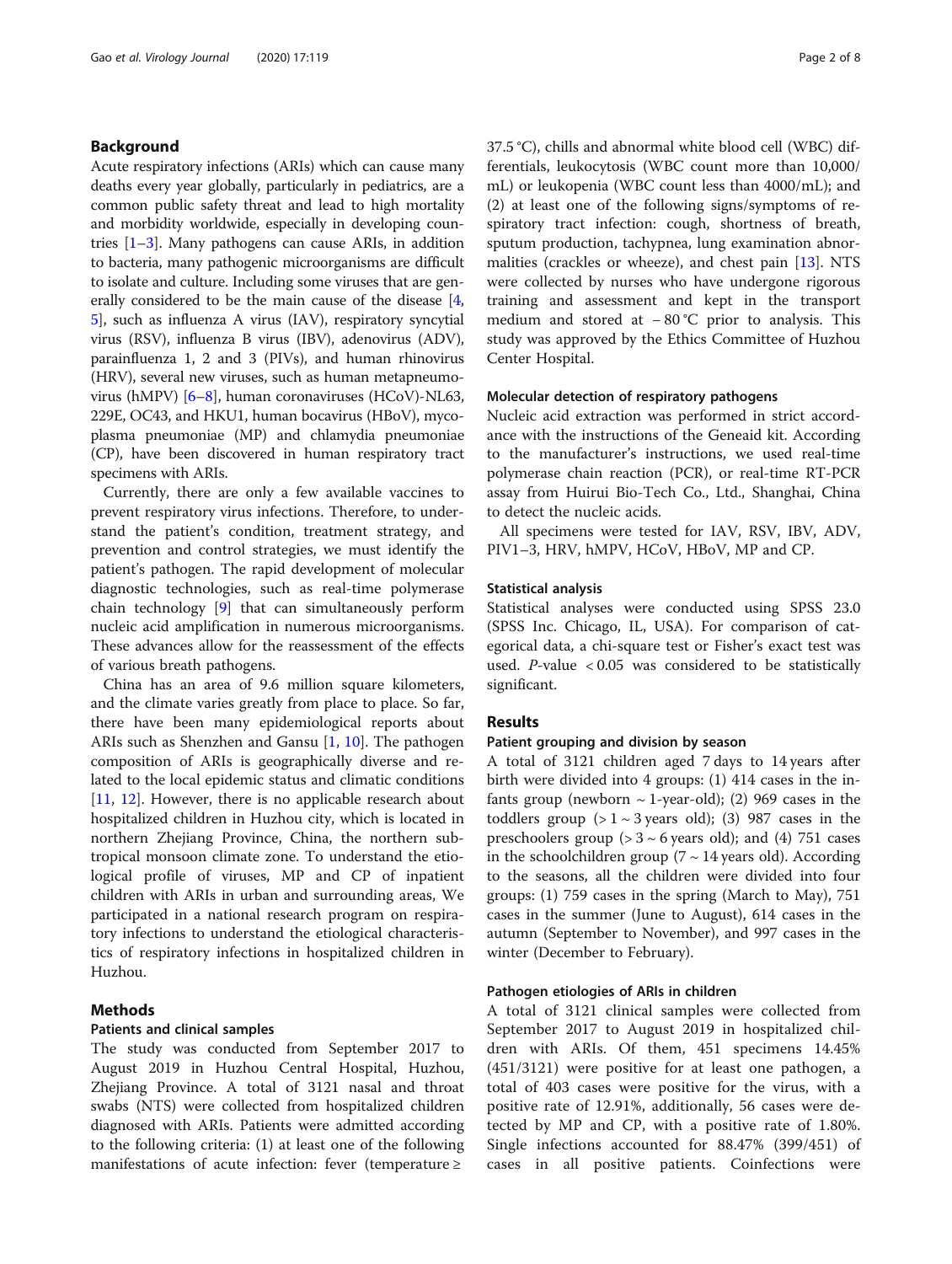

observed in 11.53% (52/451) of cases. Of the single pathogen infections, RSV was the most frequent pathogen, identified in 45.61% (182/399) of the cases, followed by PIVs (14.79%, 59/399), ADV (14.54%, 58/ 399), MP (10.78%, 43/399), IAV (5.26%, 21/399), and other pathogens that were identified in under 5.0% of the samples. Of the 52 coinfections, RSV + PIVs

Table 1 Demographic data of the hospitalized children admitted with ARIs

| Variable           | Total<br>$N = 3121 (%)$      | Single infection<br>$N = 399(%)$ | coinfections<br>$N = 52(%)$ |  |
|--------------------|------------------------------|----------------------------------|-----------------------------|--|
| Age groups (years) |                              |                                  |                             |  |
| Infants            | 414 (13.26%)                 | 78 (18.84%)                      | 10 (2.42%)                  |  |
| Toddlers           | 969 (31.05%)<br>126 (13.00%) |                                  | 13 (1.34%)                  |  |
| Preschoolers       | 987 (31.62%)                 | 113 (11.45%)                     | 21 (2.13%)                  |  |
| Schoolchildren     | 751 (24.06%)                 | 82 (10.92%)                      | 8 (1.07%)                   |  |
| Total              | 3121                         | 399 (12.78%)                     | 52 (1.67%)                  |  |
| $y^2$ (P)          |                              | 17.583 (0.001)                   | 4.980 (0.173)               |  |
| Gender             |                              |                                  |                             |  |
| Male               | 1753                         | 240 (13.69%)                     | 29 (1.65%)                  |  |
| Female             | 1368                         | 159 (11.62%)                     | 23 (1.68%)                  |  |
| $y^2$ (P)          |                              | 2.947 (0.086)                    | 0.003(0.953)                |  |

The overall detection rate decreased with the increase of the age of enrolled children infected by single pathogen. There were significant differences in the detection rates of pathogens among the four groups ( $\chi^2$  = 17.583, p = 0.001), while there was no significant difference in the coinfections among the four groups. There was no difference in different genders in single infection and coinfections

viruses were predominantly identified and accounted for 40.38%  $(21/52)$  of cases, followed by  $RSV + ADV$  $(26.92\%, 14/52)$ , RSV + MP  $(15.38\%, 8/52)$ , RSV + IAV (5.77%, 3/52), PIVs+HBoV (5.77%, 3/52), HBoV+HRV  $(1.92\%, 1/52)$ , RSV + HCoV  $(1.92\%, 1/52)$  and RSV + HBoV (1.92%, 1/52) (Fig. 1). No other types of coinfections were found in this study.

## Demographic data of the hospitalized children admitted with ARIs

The distribution of the pathogens in the four age groups and different genders is shown in Table 1. The overall detection rate decreased with the increase of the age of enrolled children infected by single pathogen. The highest proportion was observed in the infants group (18.84%), and the proportion were 13.00% in the toddlers group, 11.45% in the preschoolers group and 10.92% in the schoolchildren group. There were significant differences in the detection rates of pathogens among the four groups ( $\chi^2$  = 17.583,  $p$  = 0.001). The detection rates of the coinfections in the four groups were 2.42%, 1.34%, 2.13%, and 1.07% with increasing age, respectively, and there was no significant difference among the four groups. The detection rates by gender were 13.69% in males and 11.62% in females. There was no difference between males and females ( $\chi^2$  = 2.947, p = 0.086). The coinfection rates were 1.65% and 1.68% in males and females, respectively, and there was no difference in different genders ( $\chi^2$  = 0.003, *p* = 0.953).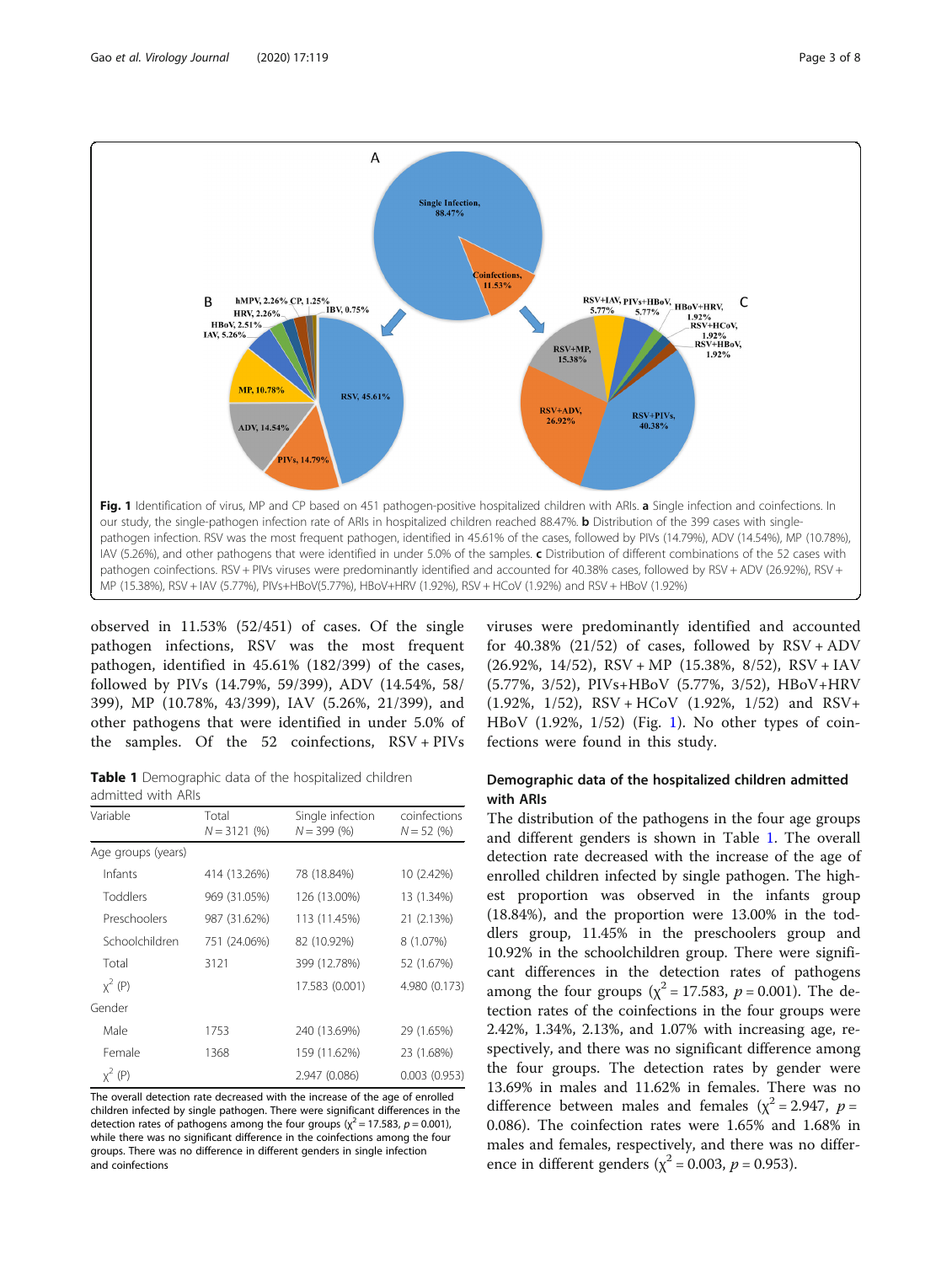## Distribution characteristics of pathogens in different age groups

In all four groups we found that although the predominant pathogens are different, but RSV had the highest detection rate in each group. However, as age increased, the detection rate decreased, while MP infection rates increased. In the infants group, PIVs (22.45%) were the second-most prevalent pathogens, followed by ADV (7.14%), MP (4.08%), HRV (4.08%), IAV (3.06%), hMPV (2.04%), CP (2.04%), HBoV (1.02%) and HCoV (1.02%). In the toddlers group, PIVs (13.16%) were the secondmost prevalent pathogens, followed by ADV (10.53%), HBoV (7.24%), MP (6.58%), IAV (4.61%), HRV (2.63%), hMPV (2.63%), CP (1.32%) and IBV (0.66%). In the preschoolers group, ADV (21.94%) was the second-most prevalent virus, followed by PIVs (15.48%), MP (14.19%), IAV (3.87%), HRV (1.29%), hMPV (1.29%), and IBV (0.65%). In the schoolchildren group, PIVs (17.35%) were the second-most prevalent virus, followed by ADV (15.31%), MP (15.31%), IAV (8.16%), HBoV (2.04%), hMPV (1.02%), CP (1.02%) and IBV (1.02%) (Fig. 2).

## Seasonal distribution of different pathogens

Respiratory pathogens can be detected throughout the year, but the rate was not distributed equally during different seasons in Huzhou city, Zhejiang Province (Fig. [3](#page-4-0)). The highest positive rate occurs in the winter (21.26%), followed by the autumn (14.98%), summer (14.11%) and spring (12.25%). Among the four major pathogens (RSV, MP, ADV and PIVs), RSV was most detected in the winter (55.65%), ADV and PIVs were most detected in the summer (36.11 and 36.14%), while MP can be detected in all four seasons, but the highest detected occurred in the spring (31.37%), followed by the autumn (27.45%), summer (25.49%), and winter (15.69%). The remaining pathogens (IAV, HBOV, HRV, and CP) were detected only in the autumn and winter, hMPV was mostly detected in the winter (77.78%), and IBV and HCoV were only detected in the winter.

## The positive rates of viruses, mycoplasma and chlamydia in the four age groups

With increasing age, the overall MP positive rate showed an upward trend, while CP had the opposite trend, but there was no significant difference among the four groups  $(\chi^2 = 6.124, p = 0.106; \chi^2 = 4.234, p = 0.132)$ . Further analysis found that if the sample were divided into groups of children  $\lt 6$  years old and  $> 6$  years old, there was a significant difference ( $\chi^2$  = 6.144,  $p$  = 0.013) in the MP positive rate between the two groups, while the CP difference was still no significant ( $\chi^2$  = 1.339, p = 0.247). As age increased, the detection rate of viruses decreased, and there was a statistically significant difference among different age groups ( $\chi^2$  = 28.735,  $p$  = 0.000) (Table [2\)](#page-4-0).

## **Discussion**

To our knowledge, this is the first comprehensive virus, MP, and CP etiology study of hospitalized pediatric



indicated the detection rate of pathogens. In all four groups, we found that although the predominant pathogens are different, RSV had the highest detection rate in each group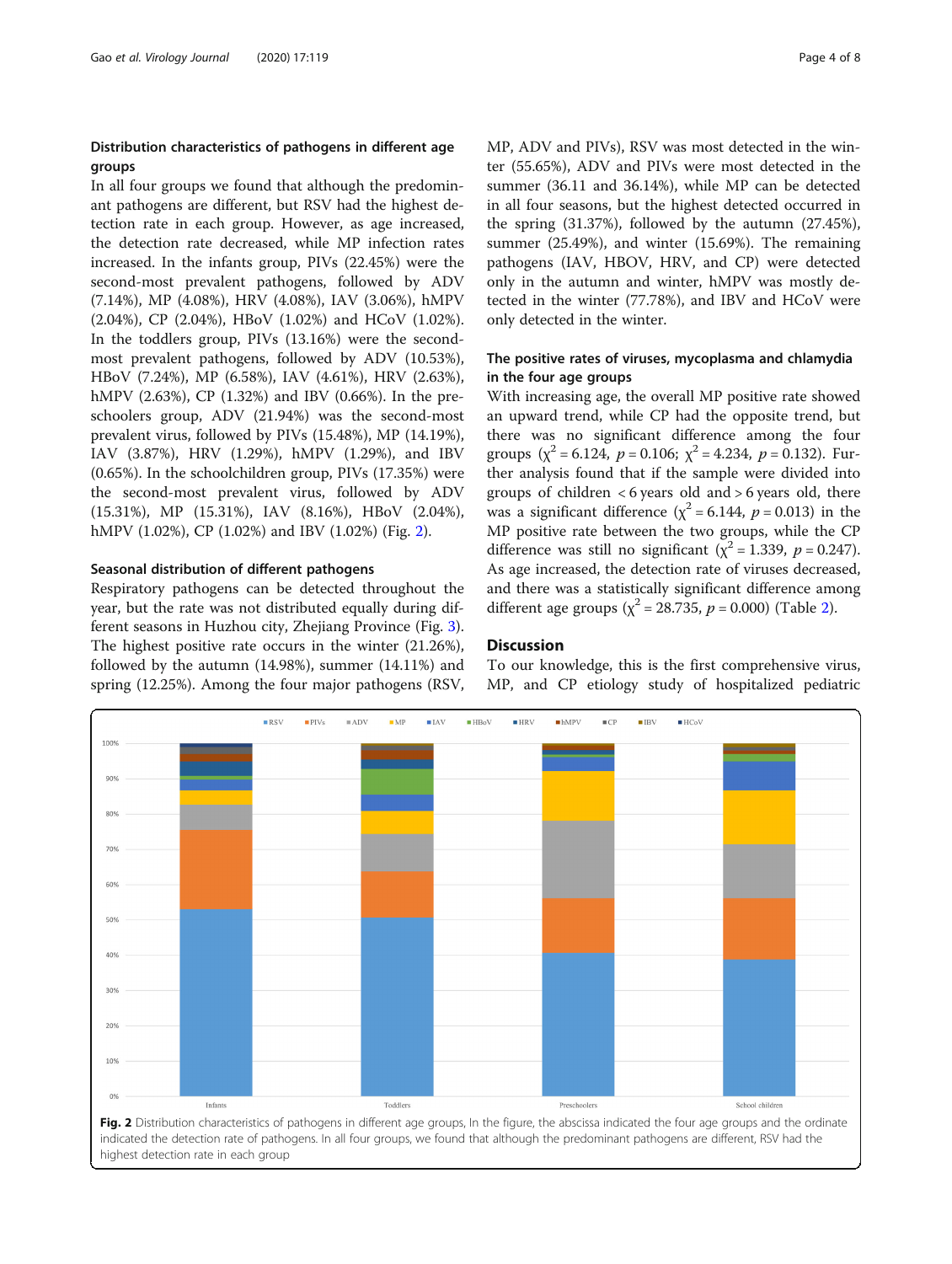<span id="page-4-0"></span>

patients with ARIs, including newly identified respiratory viruses, in Huzhou. ARIs account for approximately 20% of premature deaths in infants by systematic analysis [[14\]](#page-6-0). Prior studies have noted the etiology and epidemiology of hospitalized ARIs patients, including children and/or adults worldwide  $[15-17]$  $[15-17]$  $[15-17]$ , but the study of inpatient in children with ARIs is more limited.

We conducted a large study from 2017 to 2019 to assess the regional common pathogens infection pattern in children in Huzhou, China. General respiratory pathogens, including RSV, ADV, PIVs, IAV, IBV, MP, and CP, as well as newly identified viruses, such as HBoV, HCoV, and hMPV, were detected by PCR, then, the age and gender distribution, infection frequency, and seasonality of the respiratory infectious pathogens were analyzed.

In 3121 children, the detection rate of pathogens was 14.45% (451/3121), and a total of 403 cases were positive for the virus, the positive rate was 13.07%. Wang H, et al. had reported the nearly result in Shenzhen [\[16](#page-6-0)], but it was lower than in 22 provinces of China (36.6%) and Shandong (35.75%) [\[7,](#page-6-0) [13\]](#page-6-0). The overall infection rate decreased with the increase of children's age, these results suggested that pathogens in ARIs were closely associated with patient's age which affects exposure opportunities to viruses and immune status, the result is consistent with the previous report [[18\]](#page-6-0). The single infection rate in infants is as high as 18.84%. The reason for this phenomenon may be that immunity gradually increases with the child's growth. Infants with weak immunity, rapid disease changes, and high detection rates of pathogens should be given high clinical attention.

This study found that some of the children's respiratory NTS detected two pathogenic nucleic acids, RSV + PIVs and RSV + ADV infection, which were ranked in the top two. There was no significant difference among the four groups. The detection rate was 2.42% in the infants' group, while the schoolchildren group was 1.07%. As age increased, coinfection tended to decrease. Chen J,

Table 2 Mycoplasma-, chlamydia- and virus-positive rates in different age groups

| Pathogen  | Infants $(414)$ | Toddlers (969) | Preschoolers (987) | Schoolchildren (751) |        |       |
|-----------|-----------------|----------------|--------------------|----------------------|--------|-------|
| <b>MP</b> | 4 (0.97%)       | 10 (1.03%)     | 22 (2.03%)         | 15 (2.00%)           | 6.124  | 0.106 |
| CP.       | $2(0.48\%)$     | $2(0.21\%)$    | $0(0.00\%)$        | $(0.13\%)$           | 4.234  | 0.132 |
| virus     | 92 (22.22%)     | 140 (14.45%)   | 133 (13.48%)       | 82 (10.92%)          | 28.735 | 0.000 |

With increasing age, the overall MP positive rate showed an upward trend, while CP had the opposite trend, but there was no significant difference among the four groups. As age increased, the detection rate of viruses decreased, and there was a statistically significant difference among different age groups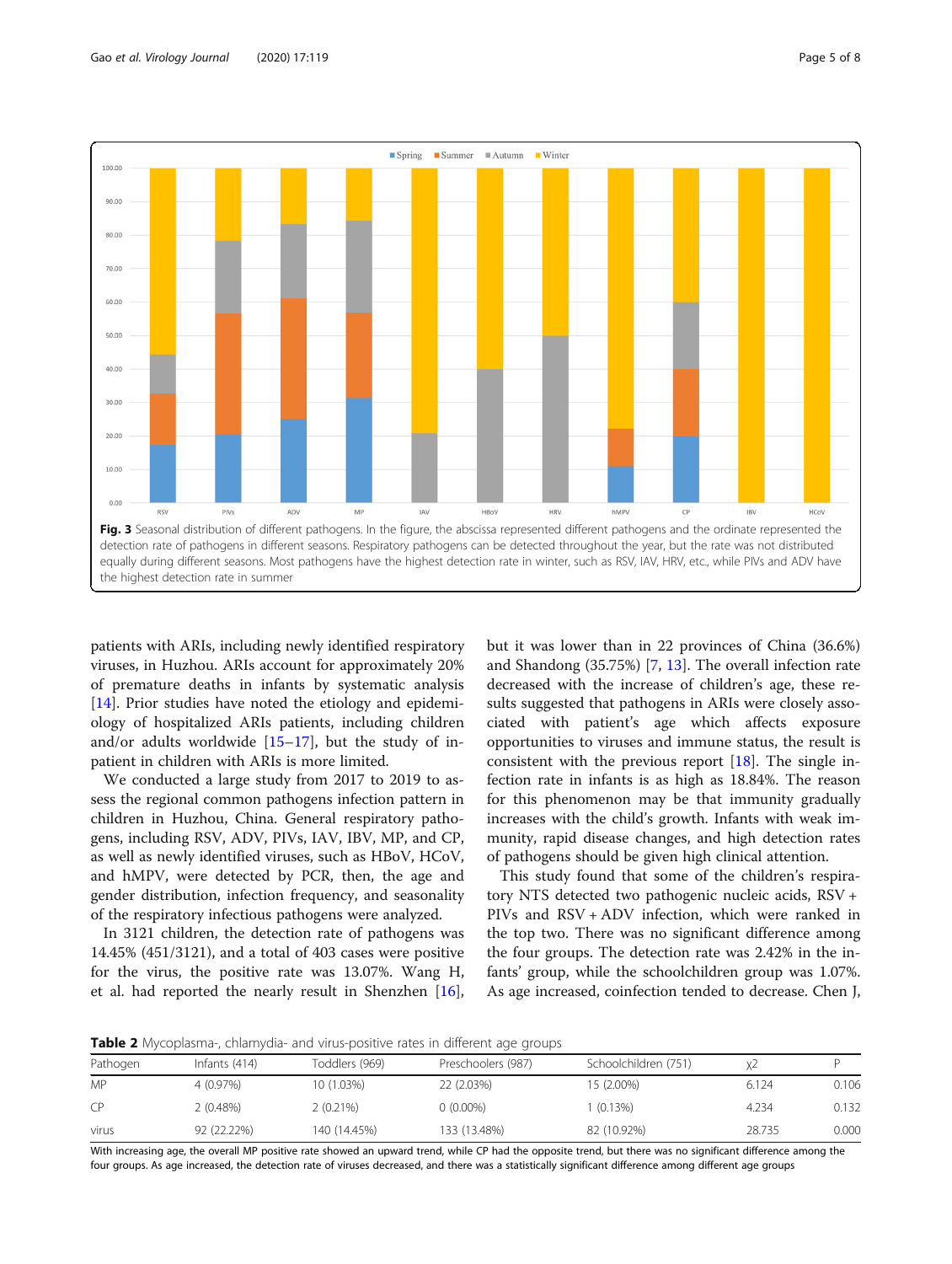et al. [[19](#page-6-0)] have reported a similar result in Chengdu. Until now, there has been no consistent opinion on the cause of coinfection [\[20](#page-6-0), [21\]](#page-6-0) and the impact on the severity of the disease is still controversial [\[22](#page-6-0)]. The results of Chen YW, et al. [\[23](#page-6-0)] in northern Taiwan and Asner SA, et al. [\[24](#page-6-0)] showed that there was no difference in clinical disease severity between viral coinfections and single respiratory infections. The reason for coinfection may be that children's immune systems are not mature enough and susceptible to infection by a variety of pathogens, so young children should pay more attention. Then we will study whether coinfection is related to the severity of the disease, complications, and prognosis.

Our study showed that RSV was the most frequently detected in hospitalized children of ARIs, but as age increased, the positive rate decreased, which was consistent with previous studies in Shenzhen, Shandong, Chengdu, Taiwan, Turkey and Russia [\[2](#page-6-0), [7](#page-6-0), [19,](#page-6-0) [23](#page-6-0), [25](#page-7-0), [26\]](#page-7-0), followed by PIVs, ADV, MP, IAV, and other pathogens that were identified in under 5.0% of the sample. Several cities, such as Suzhou and Shanghai within 150 km of Huzhou, all also have been found that the virus detection rate tends to decline with the increase of age, while the detection rate of MP is the opposite. Shanghai [[27\]](#page-7-0) results showed that the detection rate of RSV (33.59%), PIVs (13.28%) and ADV (3.97%) ranked the top three in viral infections, The study in Suzhou [[28](#page-7-0)] from 2005 to 2011 also found that RSV (35.51%), hMPV (10.71%) and PIVs (5.84%) ranked the top three in viral infections. We found that the MP detection rate in both places was higher than that in Huzhou, It may be mainly due to the following reasons: Firstly, the MP infection rate was greatly affected by seasonal weather and varied greatly from year to year. Secondly, they used a combination of PCR and ELISA to detect MP in the Suzhou study, which also increased the detection rate. Thirdly, the patients studied in Shanghai were mainly with lower respiratory tract infections. We also founded that the detection rate of hMPV was significantly higher in Suzhou than ours, mainly because the number of infants (51.8%) included in the Suzhou study was relatively large, while hMPV mainly infected infants. The detection rate of RSV was 45.61% in our research which was higher than 16.02% in Shandong province [[7\]](#page-6-0), 33.70% in Chengdu province [[19](#page-6-0)] in other regions of China. RSV may cause annual epidemics worldwide because of variability in the virus [\[29](#page-7-0)]. The prevalence of RSV had been reported to be related to alternating cycles of multiple genotypes and changes in G protein [\[30](#page-7-0)]. Both temporal and geographic clustering of particular may occur [[31\]](#page-7-0). In summary, the detection of respiratory infection pathogens is greatly influenced by climate and varies from place to place. Our research showed that the detection rate of RSV was high, probably because the time we studied was in the RSV popular years and climatic conditions were conducive to the spread of RSV.

In our study, respiratory pathogen infections had major seasonal changes, most of which occurred in the winter and were lowest in the spring. Similar results were reported in other studies [\[18](#page-6-0), [32](#page-7-0)], which is different from Shenzhen and Shandong [[2,](#page-6-0) [7](#page-6-0)]. The difference in seasonal pathogen detection is affected by a variety of factors, among which climate is an important factor, such as the time of sunlight exposure, temperature, humidity and so on, which change the duration of the virus in the environment  $[33]$  $[33]$ . The RSV detection rate was higher in the winter and spring, which was consistent with previous studies [[34](#page-7-0), [35](#page-7-0)] and different from Shenzhen [\[2](#page-6-0)], while MP can be detected in all seasons, it is slightly higher in the spring and autumn but lowest in the winter. PIVs promote a variety of clinical manifestations and result in asymptomatic pneumonia [[36\]](#page-7-0). With the exception of the preschooler group, the positive rate of PIVs was second in each group. It had the highest detection rate in summer and can be detected all year round, unlike Chengdu [[19](#page-6-0)]. Such as IAV, HCoV and so on have the highest detection rate in the winter. We found the characteristics of the peak time of pathogen infection showed certain homogeneity between Huzhou, Shanghai and Suzhou [\[28](#page-7-0)], RSV peaked in winter, in contrast, higher levels of MP and PIVs detected relatively warm weather, lower in winter in Shanghai [\[27](#page-7-0)]. Wei J, et al. [[28](#page-7-0)] also found RSV exhibited notable seasonal distributions, peaking in winter months, ADV and PIVs were more frequently detected in summer in Suzhou. These results indicate the geographical diversity and climate of the Taihu Lake region could contribute to seasonal variations of pathogens that cause ARIs.

MP can cause upper and lower respiratory tract infections, is one of the important pathogens causing atypical pneumonia, and easily causes outbreaks in children. Our research indicated that the detected rate of MP was higher in children over 6 years old than the lower age groups, while the virus is the opposite. Therefore, different treatment and prevention measures should be formulated for children of different age groups.

Our research still left much to be desired. First, the sample volume was not sufficient, with only 3121 patients and 451 positive cases. Second, the case collection did not last long enough. More large-scale cases that last longer can lead to a better assessment of the seasonal distribution of pathogens throughout the year and the detection rate in the four groups.

## Conclusions

We first revealed many pathogens, especially RSV, PIVs, ADV, and MP, play an important role in hospitalized children with ARIs in Huzhou city, Zhejiang Province,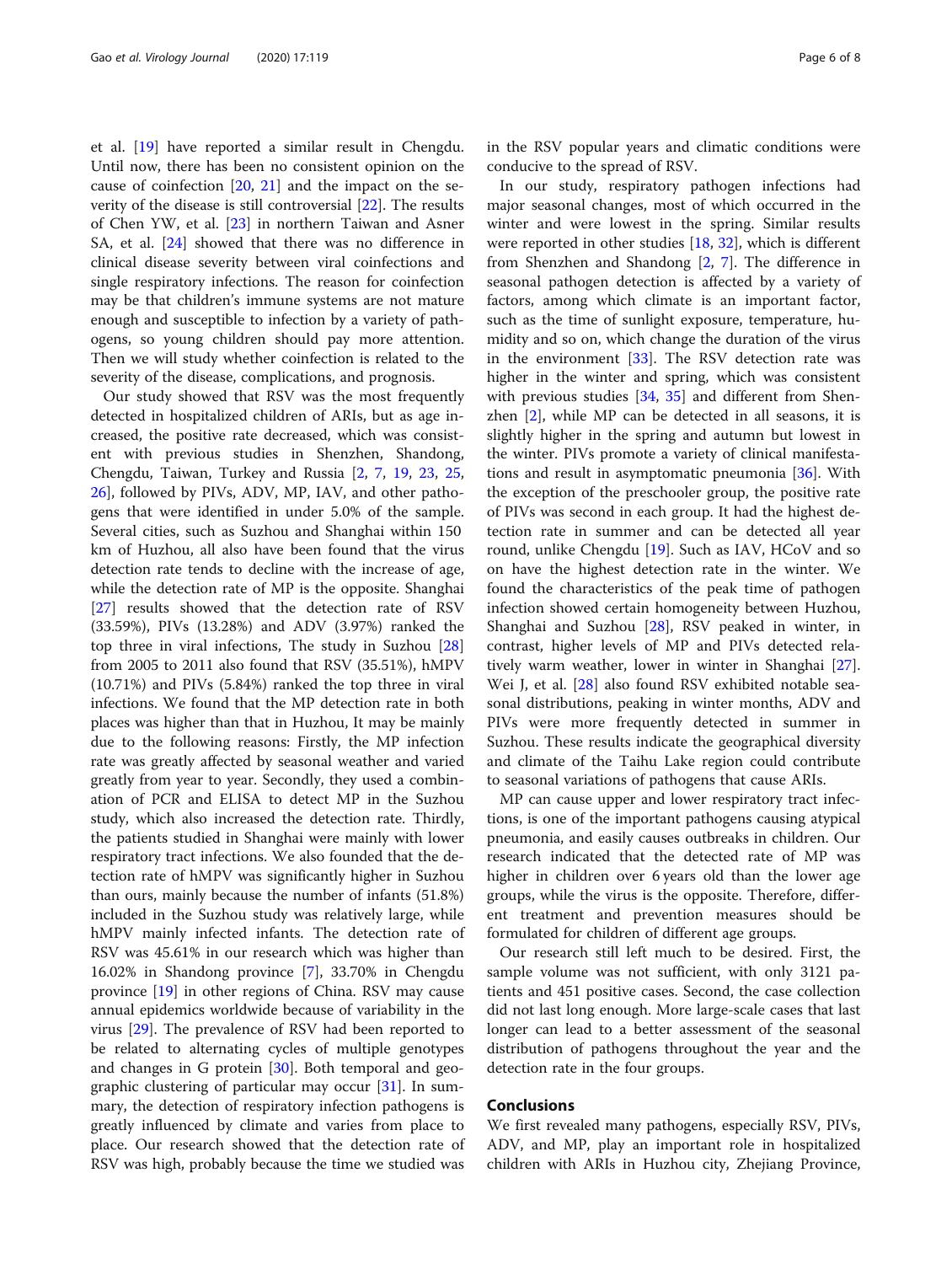<span id="page-6-0"></span>China. At the same time, we also revealed the distribution characteristics of pathogens in different ages and seasons, which is conducive to the development of more effective treatment strategies and prevention and control measures in hospitalized children.

#### Abbreviations

ARIs: Acute respiratory infections; IAV: Influenza A virus; RSV: Respiratory syncytial virus; IBV: Influenza B virus; ADV: Adenovirus; PIVs: Parainfluenza 1, 2 and 3; HRV: Human rhinovirus; hMPV: human metapneumovirus; HCoV: Human coronaviruses; HBoV: Human bocavirus; MP: Mycoplasma pneumoniae; CP: Chlamydia pneumoniae; NTS: Nasal and throat swabs; WBC: White blood cell; PCR: Polymerase chain reaction

#### Acknowledgments

We thank the patients, nurses, and clinicians of the participating hospitals for their participation and cooperation in this study.

#### Authors' contributions

MG, XY, WHZ, and DWC designed the study. MG and WHZ drafted the manuscript. WM, CFS, ZXZ, QLH, and HYS were responsible for sample collection and acquisition of data for this work. All authors have read and approved the final manuscript.

#### Funding

This work was supported by the grants from the National Key Programs for Infectious Diseases of China (2017ZX10103008–005) and the Huzhou Public Welfare Research Project (2018GYB62).

#### Availability of data and materials

Not applicable.

#### Ethics approval and consent to participate

This study was approved by the Ethics Committee of Huzhou Central Hospital (Approval No. 20140626) and signed informed consent was obtained from the parents or legal guardians of children under 14 years old.

#### Consent for publication

Not applicable.

#### Competing interests

The authors declare that they have no competing interests.

#### Author details

<sup>1</sup>Department of Clinical Laboratory, Huzhou Central Hospital, Affiliated Central Hospital Huzhou University, Huzhou 313000, China. <sup>2</sup>Hepatobiliary and Pancreatic Surgery, Huzhou Central Hospital, Affiliated Central Hospital Huzhou University, Huzhou 313000, China. <sup>3</sup> Department of Respiratory Diseases, Huzhou Central Hospital, Affiliated Central Hospital Huzhou University, Huzhou 313000, China. <sup>4</sup>Department of Pediatrics, Huzhou Central Hospital, Affiliated Central Hospital Huzhou University, Huzhou 313000, China. 5 Department of Blood Transfusion, the First Affiliated Hospital, College of Medicine, Zhejiang University, Hangzhou 310003, China. <sup>6</sup>Department of Clinical Laboratory, Shaoxing Second Hospital, Shaoxing 312000, Zhejianeg Province, China.

#### Received: 4 April 2020 Accepted: 2 July 2020 Published online: 01 August 2020

#### References

- 1. Huang G, Yu D, Mao N, Zhu Z, Zhang H, Jiang Z, et al. Viral etiology of acute respiratory infection in Gansu Province, China, 2011. PLoS One. 2013; 8(5):e64254.
- 2. Wang H, Zheng Y, Deng J, Wang W, Liu P, Yang F, et al. Prevalence of respiratory viruses among children hospitalized from respiratory infections in Shenzhen, China. Virol J. 2016;13(1):39–43.
- Dong W, Chen Q, Hu Y, He D, Liu J, Yan H, et al. Epidemiological and clinical characteristics of respiratory viral infections in children in Shanghai, China. Arch Virol. 2016;161(7):1907–13.
- 4. Tregoning JS, Schwarze J. Respiratory viral infections in infants: causes, clinical symptoms, virology, and immunology. Clin Microbiol Rev. 2010;23(1): 74–98.
- 5. Rudan I, Chan KY, Zhang JS, Theodoratou E, Feng XL, Salomon JA, et al. Causes of deaths in children younger than 5 years in China in 2008. Lancet. 2010;375(9720):1083–9.
- 6. Cui B, Zhang D, Pan H, Zhang F, Farrar J, Law F, et al. Viral aetiology of acute respiratory infections among children and associated meteorological factors in southern China. BMC Infect Dis. 2015;15:124.
- 7. Liu T, Li Z, Zhang S, Song S, Julong W, Lin Y, et al. Viral Etiology of acute respiratory tract infections in hospitalized children and adults in Shandong Province, China. Virol J. 2015;12(1):168–74.
- 8. Peasah SK, Purakayastha DR, Koul PA, Dawood FS, Saha S, Amarchand R, et al. The cost of acute respiratory infections in northern India: a multi-site study. BMC Public Health. 2015;15:330.
- 9. Liu JK, Wei CH, Yang XY, Dai AL, Li XH. Multiplex PCR for the simultaneous detection of porcine reproductive and respiratory syndrome virus, classical swine fever virus, and porcine circovirus in pigs. Mol Cell Probes. 2013;27(3– 4):149–52.
- 10. He Y, Lin G-Y, Wang Q, Cai X-Y, Zhang Y-H, Lin C-X, et al. A 3-year prospective study of the epidemiology of acute respiratory viral infections in hospitalized children in Shenzhen, China. Influenza Other Respir Viruses. 2014;8(4):443–51.
- 11. Nair H, Brooks WA, Katz M, Roca A, Berkley JA, Madhi SA, et al. Global burden of respiratory infections due to seasonal influenza in young children: a systematic review and meta-analysis. Lancet. 2011;378(9807): 1917–30.
- 12. Zhang Y, Yuan L, Zhang Y, Zhang X, Zheng M, Kyaw MH. Burden of respiratory syncytial virus infections in China: systematic review and meta– analysis. J Glob Health. 2015;5(2):020417–23.
- 13. Feng L, Li Z, Zhao S, Nair H, Lai S, Xu W, et al. Viral etiologies of hospitalized acute lower respiratory infection patients in China, 2009-2013. PLoS One. 2014;9(6):e99419.
- 14. Liu L, Johnson HL, Cousens S, Perin J, Scott S, Lawn JE, et al. Global, regional, and national causes of child mortality: an updated systematic analysis for 2010 with time trends since 2000. Lancet. 2012;379(9832):2151–61.
- 15. Khor CS, Sam IC, Hooi PS, Quek KF, Chan YF. Epidemiology and seasonality of respiratory viral infections in hospitalized children in Kuala Lumpur, Malaysia: a retrospective study of 27 years. BMC Pediatr. 2012;12:32.
- 16. Wang H, Zheng Y, Deng J, Chen X, Liu P, Li X. Molecular epidemiology of respiratory adenovirus detection in hospitalized children in Shenzhen, China. Int J Clin Exp Med. 2015;8(9):15011–7.
- 17. Zimmerman RK, Rinaldo CR, Nowalk MP, Gk B, Thompson MG, Moehling KK, et al. Influenza and other respiratory virus infections in outpatients with medically attended acute respiratory infection during the 2011-12 influenza season. Influenza Other Respir Viruses. 2014;8(4):397–405.
- 18. Wen X, Huang Q, Tao H, Zou W, Gao M, Guo H, et al. Clinical characteristics and viral etiologies of outpatients with acute respiratory infections in Huzhou of China: a retrospective study. BMC Infect Dis. 2019;19(1):32–9.
- 19. Chen J, Hu P, Zhou T, Zheng T, Zhou L, Jiang C, et al. Epidemiology and clinical characteristics of acute respiratory tract infections among hospitalized infants and young children in Chengdu, West China, 2009- 2014. BMC Pediatr. 2018;18(1):216.
- 20. Antunes H, Rodrigues H, Silva N, Ferreira C, Carvalho F, Ramalho H, et al. Etiology of bronchiolitis in a hospitalized pediatric population: prospective multicenter study. J Clin Virol. 2010;48(2):134–6.
- 21. Calvo C, Pozo F, Garcia-Garcia ML, Sanchez M, Lopez-Valero M, Perez-Brena P, et al. Detection of new respiratory viruses in hospitalized infants with bronchiolitis: a three-year prospective study. Acta Paediatr. 2010;99(6):883–7.
- 22. Goka EA, Vallely PJ, Mutton KJ, Klapper PE. Single, dual and multiple respiratory virus infections and risk of hospitalization and mortality. Epidemiol Infect. 2015;143(1):37–47.
- 23. Chen YW, Huang YC, Ho TH, Huang CG, Tsao KC, Lin TY. Viral etiology of bronchiolitis among pediatric inpatients in northern Taiwan with emphasis on newly identified respiratory viruses. J Microbiol Immunol Infect. 2014; 47(2):116–21.
- 24. Asner SA, Science ME, Tran D, Smieja M, Merglen A, Mertz D. Clinical disease severity of respiratory viral co-infection versus single viral infection: a systematic review and meta-analysis. PLoS One. 2014;9(6): e99392.